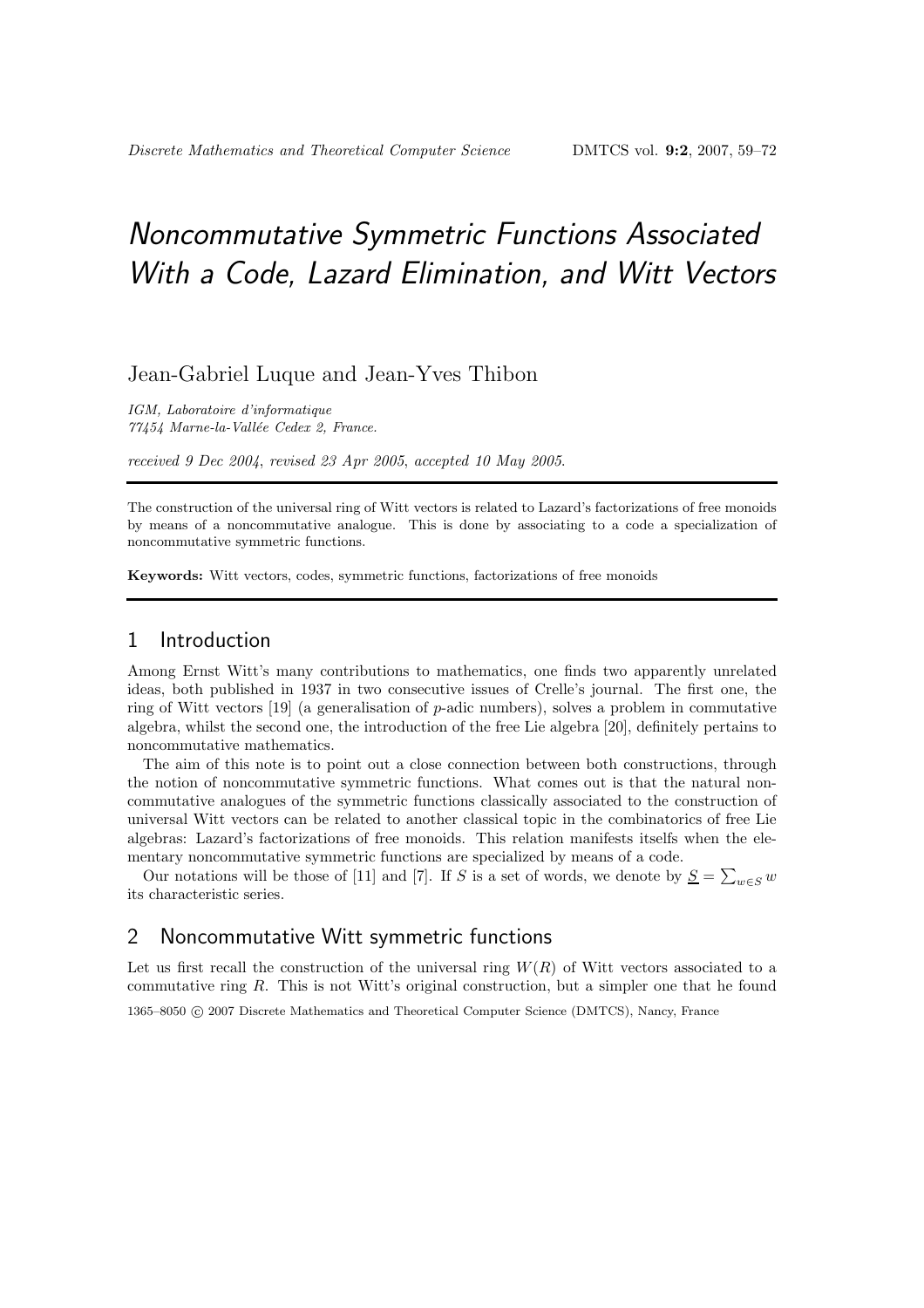much later, and that he communicated to S. Lang, who published it as a series of exercises in his famous textbook of Algebra [9].

The ring  $W(R)$  can be characterized by the following properties [4] (see also [8, 5]):

(W1) As a set,  $W(R) = {\mathbf{a} = (a_n)_{n \geq 1} , a_n \in R}$ , and for any ring homomorphism  $f: R \to R'$ , the map  $W(f)$ :  $\mathbf{a} \mapsto (f(a_n))_{n\geq 1}$  is a ring homomorphism.

(W2) The maps  $w_n: \mathbf{a} \mapsto \sum_{d|n} da_d^{n/d}$  are ring homomorphisms  $W(R) \to R$ .

Operations on Witt vectors are better understood in terms of symmetric functions. Let  $X = \{x_n, n \geq 1\}$  be an infinite set of commuting indeterminates (called here an alphabet), and following [14], define symmetric functions  $q_n(X)$  by

$$
\prod_{n\geq 1} \frac{1}{1 - t^n q_n(X)} = \sigma_t(X) := \sum_{n\geq 0} t^n h_n(X) \tag{1}
$$

where the complete homogeneous functions  $h_n(X)$  are defined by (*cf.* [11])

$$
\sigma_t(X) = \prod_{n \ge 1} (1 - tx_n)^{-1}.
$$

The  $q_n$ 's are connected to the power-sums

$$
p_n(X) = \sum_i x_i^n,
$$
  

$$
p_n = \sum dq_d^{n/d},
$$
 (2)

by

and condition (W2) can be regarded as expressing the familiar properties of power sums

$$
p_n(X + Y) = p_n(X) + p_n(Y),
$$
  

$$
p_n(XY) = p_n(X)p_n(Y),
$$

 $d|n$ 

where we use the λ-ring notation (an alphabet is identified with the formal sum of its elements). The transformation (1) is also used in [2, 12].

Reutenauer [14] studied the symmetric functions  $q_n(X)$  and made the conjecture that for  $n \geq 2$ ,  $(-q_n)$  is Schur positive. This conjecture was proved in [17], in a generalised noncommutative form. Denoting as in [7] the noncommutative complete homogeneous symmetric functions of an alphabet A by  $S_n(A)$ , one introduces noncommutative Witt symmetric functions  $Q_n(A)$  by the identity

$$
\prod_{n\geq 1}^{\rightarrow} \frac{1}{1 - t^n Q_n(A)} = \sigma_t(A) := \sum_{n\geq 0} t^n S_n(A).
$$
 (3)

Then, it is proved in [17] that for  $n \geq 2$ ,  $(-Q_n)$  is a positive, multiplicity free, sum of noncommutative ribbon Schur functions  $R_I$ .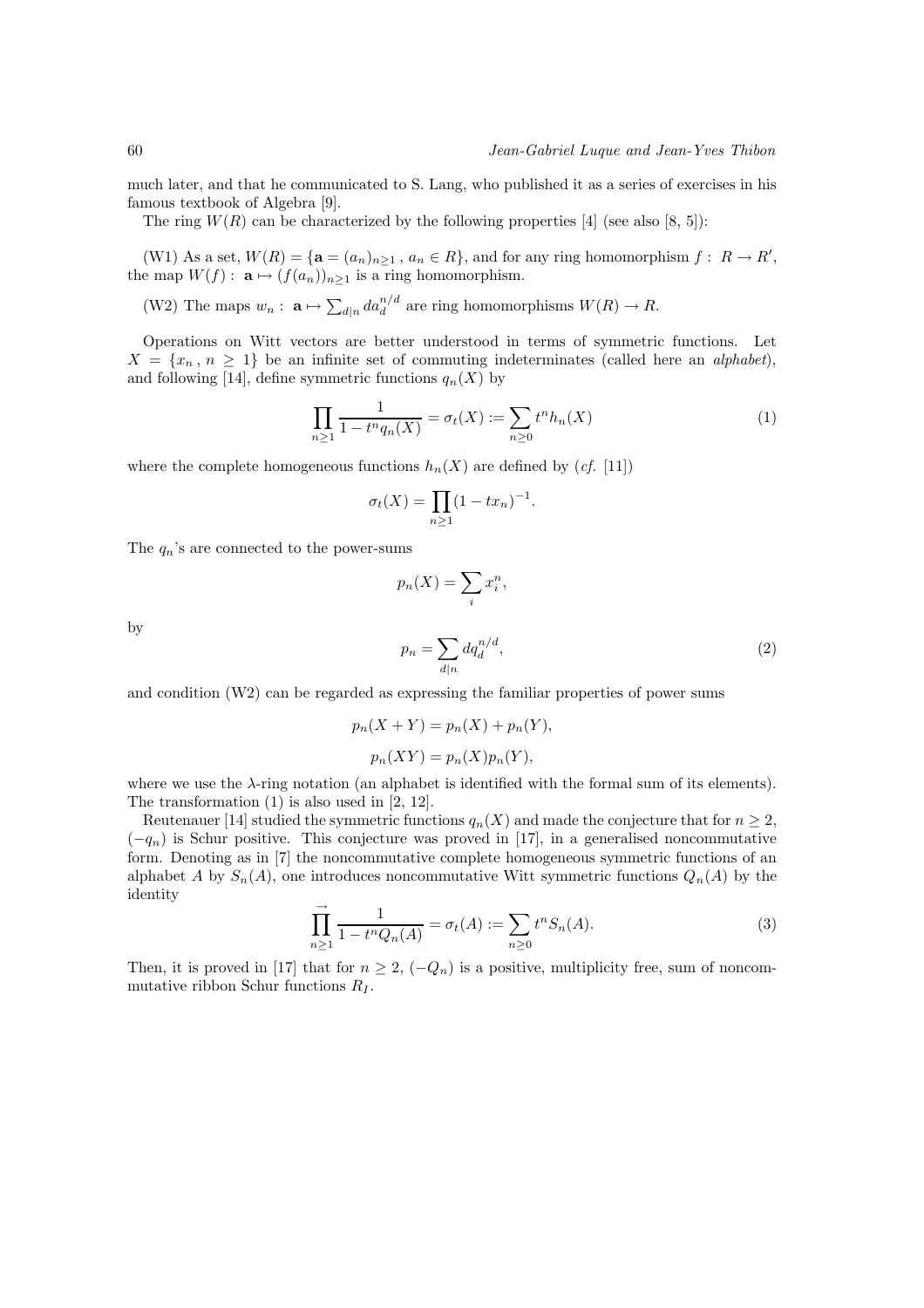# 3 Noncommutative symmetric functions associated to a code

Let A be an alphabet and  $C \subset A^+$  a code, *i.e.* a minimal generating set of a free submonoid  $C^*$ in A<sup>∗</sup> . Suppose we have a decomposition of C as a disjoint union

$$
C = \coprod_{n \ge 1} C_n,\tag{4}
$$

of possibly empty subsets  $C_n$ . In what follows, we shall in general assume that  $C_n = C \cap A^n$ , but this restriction in not necessary. In any case, we will consider that the elements of  $C_n$  have degree n.

We will denote by  $l(w)$  the length of a word w. Recall that, as a graded algebra, **Sym** =  $\mathbb{Q}\langle\Lambda_1,\Lambda_2,\ldots\rangle$  where  $\Lambda_n$  has degree n. We can define a specialization  $\text{Sym}[C]$  of the algebra of noncommutative symmetric functions by setting

$$
\Lambda_n[C] = (-1)^{n-1} \underline{C}_n \,. \tag{5}
$$

With this choice of signs, the complete symmetric functions are then given by

$$
S_n[C] = \sum_{w \in (C^*)_n} w,
$$
\n
$$
(6)
$$

the sum of all elements of degree n in  $C^*$ . We call C-Witt symmetric function the value  $Q_i[C]$  of  $Q_i$  under this specialization. Let us give the first  $Q_i[C]$  for three examples

**Example 1** The Fibonacci prefix code  $C = \{b, ab\}.$ 

$$
Q_1[C] = b\nQ_2[C] = ab\nQ_3[C] = ab2\nQ_4[C] = ab3\nQ_5[C] = ab2ab + ab4\nQ_6[C] = ab3ab + ab5\nQ_7[C] = ab6 + ab2(ab)2 + ab4ab + ab3ab2
$$

**Example 2** The infinite prefix code  $C = ba^*$ .

$$
Q_1[C] = b
$$
  
\n
$$
Q_2[C] = ba
$$
  
\n
$$
Q_3[C] = ba^2 + bab
$$
  
\n
$$
Q_4[C] = bab^2 + ba^3 + ba^2b
$$
  
\n
$$
Q_5[C] = bab^2a + bab^3 + ba^2b^2 + ba^2b^2 + ba^4 + ba^2ba
$$
  
\n
$$
Q_6[C] = ba^4b + ba^3b^2 + ba^2b^2a + bab^3a + bab^4 + ba^3ba + ba^5 + ba^2b^3
$$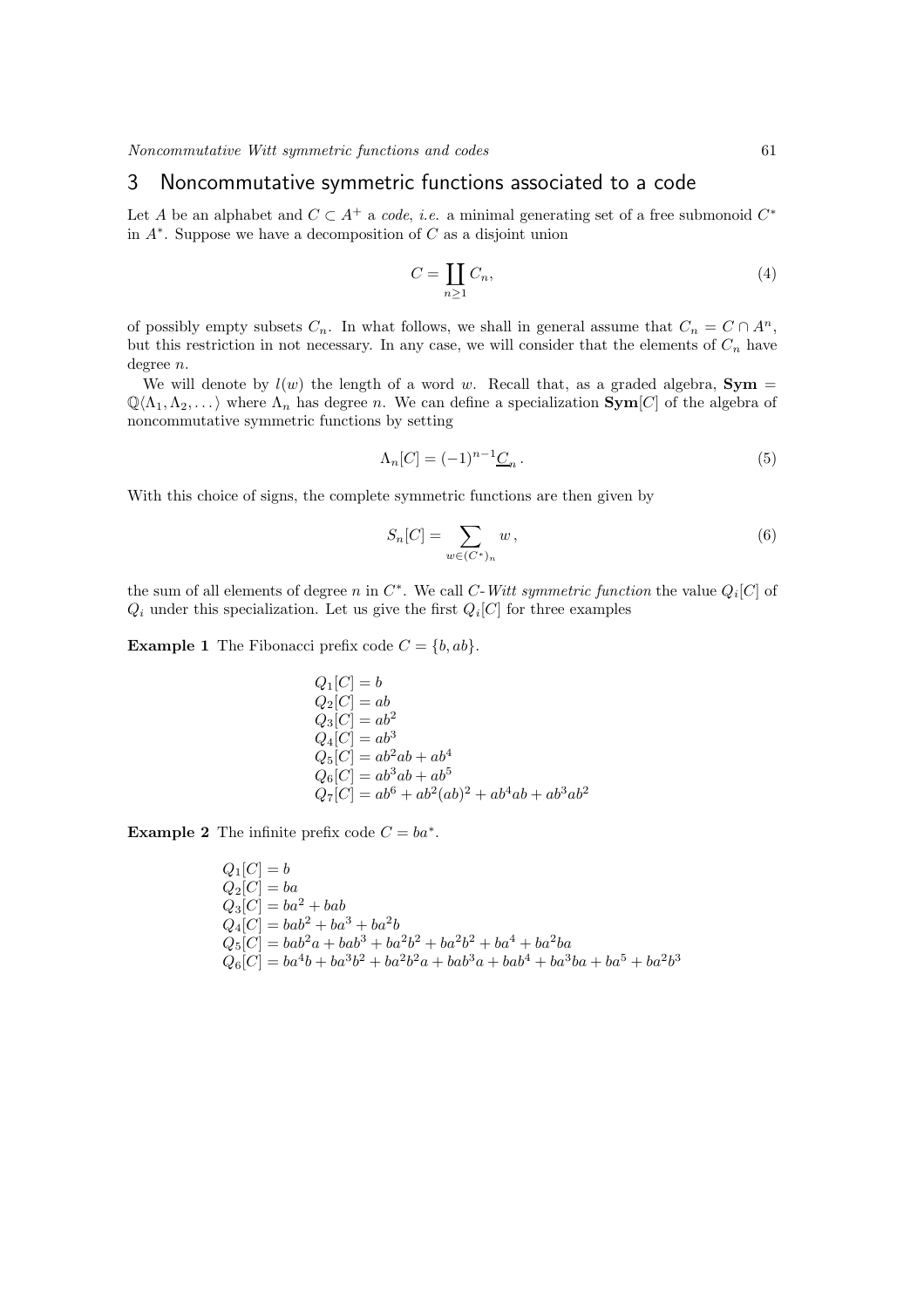**Example 3** The Dyck code D (for the Dyck language  $\underline{D^*} = 1 + a \underline{D^*} b \underline{D^*}$ .)

 $Q_1[D] = Q_3[D] = Q_5[D] = Q_7[D] = 0$  $Q_2[D] = ab$  $Q_4[D] = aabb$  $Q_6[D] = aaabb + aabab + aabab$  $Q_8[D] = aaaabbbb + aaababb + aabaabbb + aaabbabab + aaabbabbb$  $+aabbabab + aabababb + aababbab$ 

On these examples, we remark that each  $Q_i$  is multiplicity free and is the characteristic series of a code. In the following section, we prove that it is always the case and give a characterization of these codes in terms of Lazard's factorizations.

### 4 Witt symmetric functions and factorization

#### 4.1 Lazard elimination process

We recall that a factorization of a monoid M is an ordered family of monoids  $\mathbb{F} = (\mathbb{M}_i)_{i\in I}$  such that each element  $m \in \mathbb{M}$  admits an unique decomposition

$$
m = m_{i_1} \cdots m_{i_k} \tag{7}
$$

where  $i_1 > \cdots > i_k$  and  $m_{i_1} \in M_{i_1}, \ldots, m_{i_k} \in M_{i_k}$ . In the case of free monoids  $M = A^*$ , this property can be stated in terms of generating series

$$
\sum_{w \in A^*} w = \prod_{i}^{\leftarrow} \sum_{w \in \mathbb{M}_i} w \tag{8}
$$

A submonoid  $\mathbb{M}' \subset \mathbb{M}$  can be characterized by its generating set  $\mathbb{M}' \setminus \mathbb{M}'^2$ . In the sequel, a factorization will be denoted by the sequence of the generating sets of its components, and for a factorization  $\mathbb{F} = (C_i)_{i \in I}$  of  $A^*$  into free submonoids, (8) reads

$$
\frac{1}{1-\underline{A}} = \prod_{i=1}^{n} \frac{1}{1-\underline{C}_{i}}.\tag{9}
$$

Factorisations of free monoids have been extensively studied and the reader can refer to [3, 18] for a survey. A simple but relevant example is a Lazard bisection: considering a subalphabet  $B \subset A$ , one has

$$
A^* = B^*((A \setminus B)B^*)^*.
$$
\n<sup>(10)</sup>

The pair  $(B, (A \setminus B)B^*)$  is a factorization of  $A^*$  (cf.[18, 3], and [15] for applications to free Lie algebras). Now, from  $(10)$  we can obtain a trisection (*i.e.* a factorization in three submonoids) by iterating the process on the left or the right factor, and so on. Factorisations which can be generated applying only Lazard bisections on the right factors will be called Lazard right compositions. This is a simple particular case of a locally finite right regular factorization [18]. Let A be an alphabet (possibly infinite) and  $\omega : A \to \mathbb{N} \setminus 0$  a weight function. This function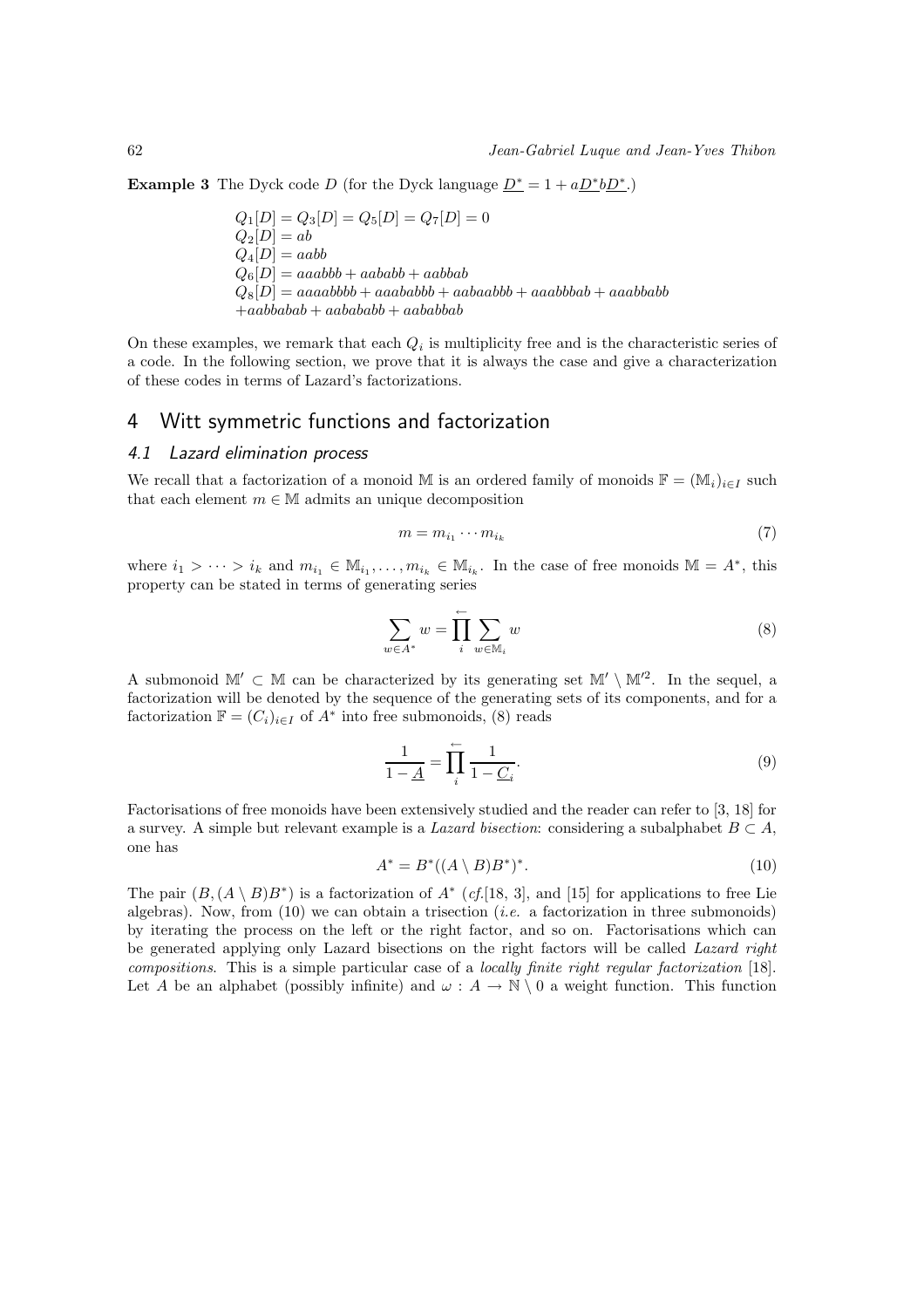can be extended uniquely as a morphism  $\omega : A^* \to (\mathbb{N}, +)$ . We can associate a factorization  $\mathbb{F}(A,\omega)$  to this weight as follows. Let  $(Z_i)_{i\geq 1}$  and  $(C_i)_{i\geq 1}$  be the sequences of codes defined by the recurrence relations

- 1.  $Z_1 = A$ ,
- 2. for each integer  $i > 0, C_i = Z_i \cap \{w \in A^* | \omega(w) = i\},$
- 3. for each integer  $i > 0, Z_{i+1} = (Z_i \setminus C_i)C_i^*$ .

The sequence  $\mathbb{F}(A,\omega) = (C_i)_{i\in I}$  obtained by omitting the empty elements in  $(C_i)_{i\geq 1}$  is a Lazard right composition. Since each code  $C \in A^*$  admits the length of words as weight function, we define the *right length factorization*  $\mathbb{F}(C^*)$  of  $C^*$  by

$$
\mathbb{F}(C^*) = \mathbb{F}(C, l). \tag{11}
$$

We can remark that a code is homogeneous if and only if  $\mathbb{F}(C^*) = (C)$ .

#### 4.2 Computation of the C-Witt symmetric functions

The equality between formal series (3) can be rewritten as

$$
\frac{1}{1 - \underline{C}} = \frac{1}{1 - Q_1} \frac{1}{1 - Q_2} \frac{1}{1 - Q_3} \cdots , \qquad (12)
$$

and in this section, we prove that this factorization of series is the weight right factorization of  $C^*$ .

In a more general setting, T. Scharf and one of the authors [17], gave a recursive algorithm for computing the  $Q_n$ 's. Recall that the algebra **Sym** of noncommutative symmetric functions is the free associative algebra  $\mathbb{Q}\langle S_1, S_2, \cdots \rangle$  generated by an infinite sequence of non commuting variables  $S_n$ , graded by the weight function  $\omega(S_n) = n$ . If  $I = (i_1, \dots, i_n)$ , one defines

$$
\tilde{S}^I = (-1)^n S_{i_1} \cdots S_{i_n}.
$$
\n(13)

The term  $Q_i$  can be computed following the rules given in [17]:

- 1.  $F_1 = -\sum_i \tilde{S}_i$ ,
- 2.  $F_{n+1} = F_n + Q_n(1 F_n),$

3.  $Q_n$  is the term of weight n in  $F_n$  multiplied by  $-1$ .

Setting  $Z_n = 1 - (1 - F_n)^{-1}$ , we obtain

$$
F_{n+1} = 1 - (1 - Z_{n+1})^{-1},\tag{14}
$$

and

$$
F_n + Q_n(1 - F_n) = 1 - (1 - Z_n)^{-1} + Q_n(1 - Z_n)^{-1}
$$
  
= 1 - (1 - Q\_n)(1 - Z\_n)^{-1}. (15)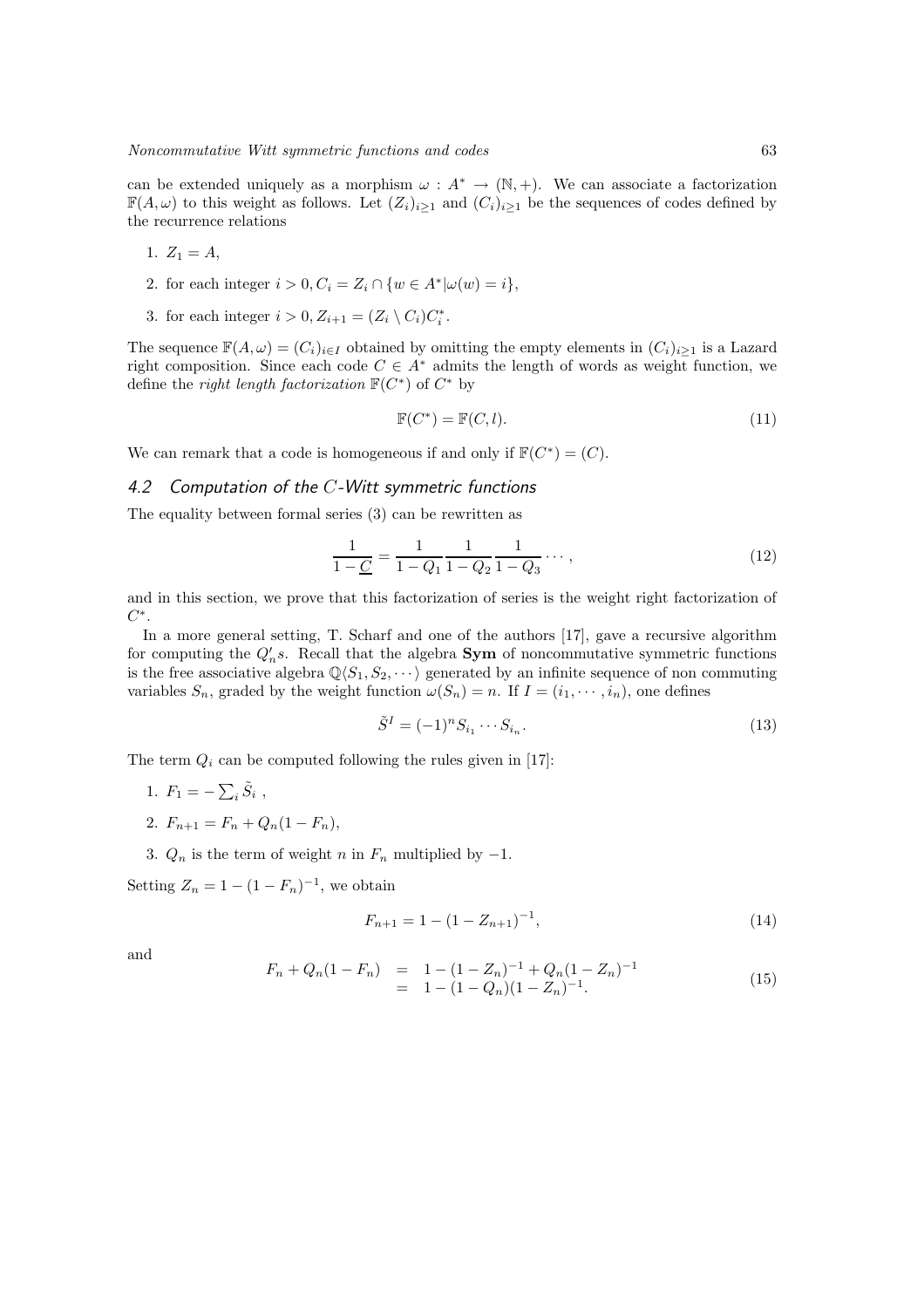This implies

$$
Z_{n+1} = 1 - (1 - Z_n)(1 - Q_n)^{-1}
$$
  
=  $(Z_n - Q_n)(1 - Q_n)^{-1}$ . (16)

Following [17], each  $Q_i$  is multiplicity free on the  $\tilde{S}_I$ .

Let  $Z_i[C]$  and  $F_i[C]$  be respectively the values of  $Z_i$  and  $F_i$  under the specialization  $S_n = S_n[C]$ . The definition of noncommutative complete functions gives

$$
\sigma_1[C] = \sum S_n[C] = \frac{1}{1 - \underline{C}}.\tag{17}
$$

Hence, one has

$$
Z_1[C] = 1 - (\sigma_1[C])^{-1} = \underline{C},\tag{18}
$$

$$
Q_1[C] = S_1[C] = \underline{C_1},\tag{19}
$$

and

$$
Z_1[C] - Q_1[C] = \underline{C} - \underline{C_1}.
$$
\n(20)

It follows that  $Z_1[C]$  and  $Q_1[C]$  are the characteristic series of the codes  $Z_1 = C$  and  $Q_1 = C_1$ . By induction, for each  $n > 0$  the series  $Z_{n+1}[C]$  and  $Q_{n+1}[C]$  are the characteristic series of  $Z_{n+1} = (Z_n \setminus Q_n) Q_n^*$  and  $Q_n^* = Z_n \cap A^{\leq n}$ . Hence, the following statement holds.

**Proposition 1** Let C be a code. Each C-Witt symmetric function  $Q_i[C]$  is the characteristic series of a code, and the sequence obtained by deleting the empty set from  $(Q_1, Q_2, \ldots, Q_n, \ldots)$ is the right length factorization of  $C^*$ .

**Example 4** The sequence  $(a, Q_1[ba^*], Q_2[ba^*], \dots)$  is a factorization of  $A^*$ . The same method is applicable to compute homogeneous factorizations of non-homogeneous alphabets. For example, considering the alphabet  $A = \mathbb{N} \setminus 0$  with the weight  $\omega = id$ , one finds

$$
Q_1[A] = 1,
$$
  
\n
$$
Q_2[A] = 2,
$$
  
\n
$$
Q_3[A] = 21 + 3,
$$
  
\n
$$
Q_4[A] = 211 + 31 + 4,
$$
  
\n
$$
Q_5[A] = 2111 + 212 + 311 + 32 + 41 + 5,
$$
  
\n
$$
Q_6[A] = 21111 + 51 + 2112 + 6 + 3111 + 312 + 42 + 411.
$$

It is easy to see that this can be obtained from Example 2 by the morphism  $ba^n \to n+1$ .

One has the following decomposition

**Corollary 2** Let  $w \in C^*$ , then either  $w \in C$  either there exist  $w_1, w_2 \in C^*$  such that  $w = w_1w_2$ ,  $with \omega(w_2) < \omega(w_1) < \omega(w)$ . Furthermore, if  $w_1 \notin C$  then  $w_1 = w'_1 w''_1$  with  $w'_1, w''_1 \in C^*$  and  $\omega(w_1'') \leq \omega(w_2).$ 

This follows from the standard bracketing process of regular factorizations, which is described in [18].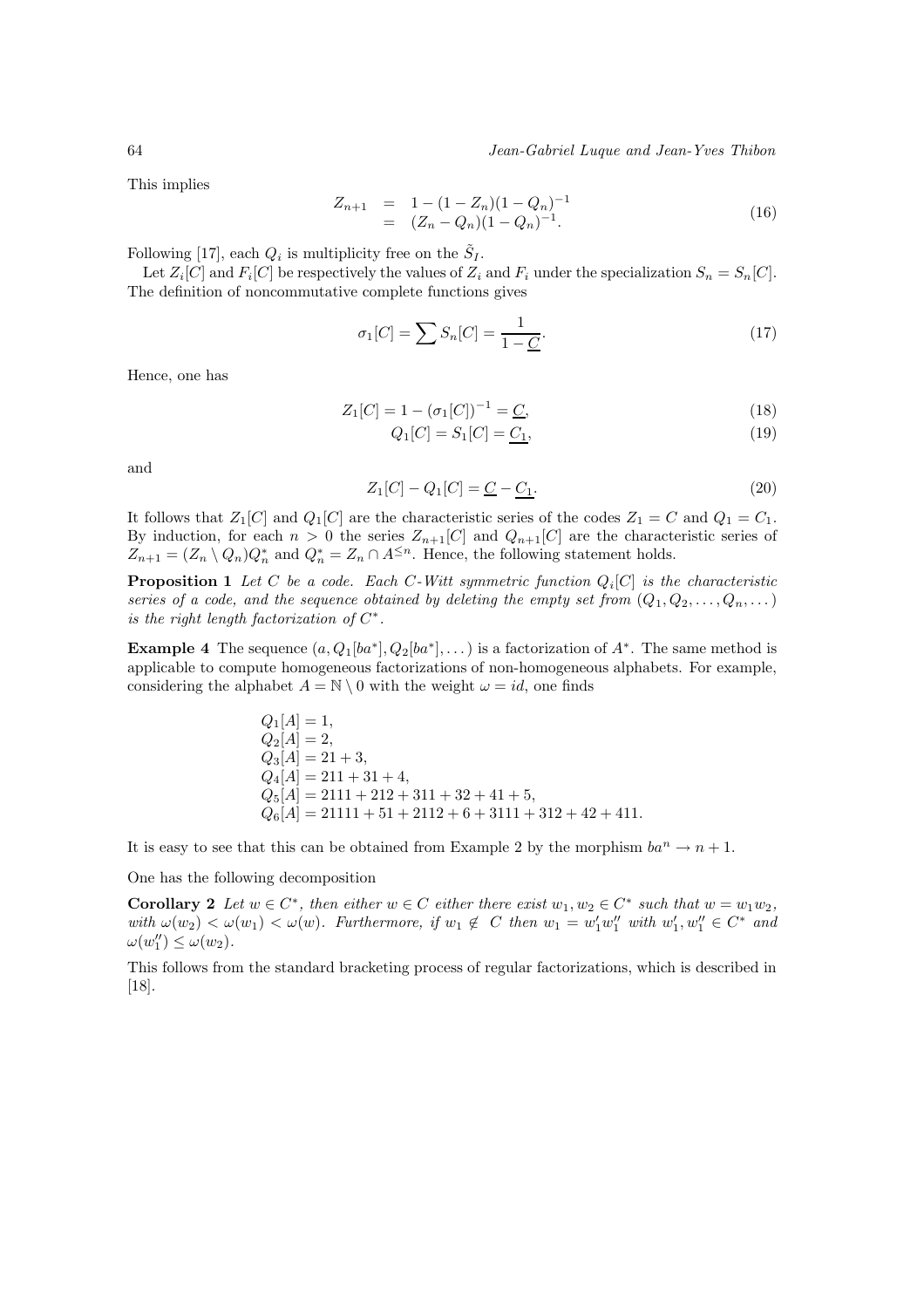#### 4.3 Noncommutative elementary symmetric functions and Lazard elimination

The link between Lazard elimination and noncommutative Witt symmetric functions can be better understood in terms of elementary symmetric functions. The generating function of noncommutative elementary symmetric function is

$$
\lambda_t = \sum_{k \ge 0} \Lambda_k t^k. \tag{21}
$$

These are related to noncommutative complete functions by

$$
\sigma_t = \frac{1}{\lambda_{-t}} = \frac{1}{1 - \Lambda_1 t + \Lambda_2 t^2 - \dots + (-1)^n \Lambda_n t^n + \dots}.
$$
\n(22)

If we set  $\tilde{\Lambda}_n = (-1)^{n+1} \Lambda_n$ , the series  $\sigma_1$  can be considered as the characteristic series of the free monoid  $\mathbf{\Lambda}^* = {\tilde{\Lambda}_1, \tilde{\Lambda}_2, \ldots, \tilde{\Lambda}_n \ldots}^*$ . We endow this monoid with the weight function defined by  $\omega(\tilde{\Lambda}_n) = n.$  Then,

#### Theorem 3 One has

$$
\mathbb{F}(\mathbf{\Lambda},\omega) = (Q_1[\mathbf{\Lambda}], Q_2[\mathbf{\Lambda}],\dots) = (Q_1, Q_2, \dots)
$$
\n(23)

This provides a simple algorithm for computing the decomposition of the noncommutative symmetric Witt functions on the basis of elementary symmetric functions. Let us gives the computation of the first  $Q_i$ 's,

$$
Q_1 = \Lambda_1,\n Q_2 = -\Lambda_2,\n Q_3 = -\Lambda_2\Lambda_1 + \Lambda_3,\n Q_4 = -\Lambda_2\Lambda_1\Lambda_1 + \Lambda_3\Lambda_1 - \Lambda_4,\n Q_5 = -\Lambda_2\Lambda_1^3 + \Lambda_2\Lambda_1\Lambda_2 + \Lambda_3\Lambda_1\Lambda_1 - \Lambda_3\Lambda_2 - \Lambda_4\Lambda_1 + \Lambda_5,\n Q_6 = -\Lambda_2\Lambda_1^4 + \Lambda_5\Lambda_1 + \Lambda_2\Lambda_1\Lambda_1\Lambda_2 - \Lambda_6 + \Lambda_3\Lambda_1^3 - \Lambda_3\Lambda_1\Lambda_2 + \Lambda_4\Lambda_2\n -\Lambda_4\Lambda_1\Lambda_1,\n Q_7 = -\Lambda_3\Lambda_1^2\Lambda_2 + \Lambda_3\Lambda_1^4 - \Lambda_3\Lambda_1\Lambda_2\Lambda_1 + \Lambda_3\Lambda_1\Lambda_3 + \Lambda_3\Lambda_2^2 - \Lambda_4\Lambda_1^3\n +\Lambda_4\Lambda_1\Lambda_2 - \Lambda_4\Lambda_3 + \Lambda_4\Lambda_2\Lambda_1 + \Lambda_5\Lambda_1^2 - \Lambda_5\Lambda_2 - \Lambda_6\Lambda_1 + \Lambda_7\n -\Lambda_2\Lambda_1^5 + \Lambda_2\Lambda_1^3\Lambda_2 + \Lambda_2\Lambda_1^2\Lambda_2\Lambda_1 - \Lambda_2\Lambda_1^2\Lambda_3 - \Lambda_2\Lambda_1\Lambda_2^2.
$$

(compare Examples 2 and 4).

The decomposition of the elementary functions on the basis  $Q_I = Q_{i_1} \cdots Q_{i_n}$  is obtained by inspection of the series

$$
\frac{1}{\sigma_t} = \lambda_{-t} = 1 - \sum_n \tilde{\Lambda}_n t^n = \prod_i^{n} (1 - Q_i t^i).
$$
 (24)

One finds

$$
\tilde{\Lambda}_n = \sum_k (-1)^k \sum_{\substack{i_1 > \dots > i_k \\ i_1 + \dots + i_k = n}} Q_{i_1} \cdots Q_{i_k}.
$$
\n
$$
(25)
$$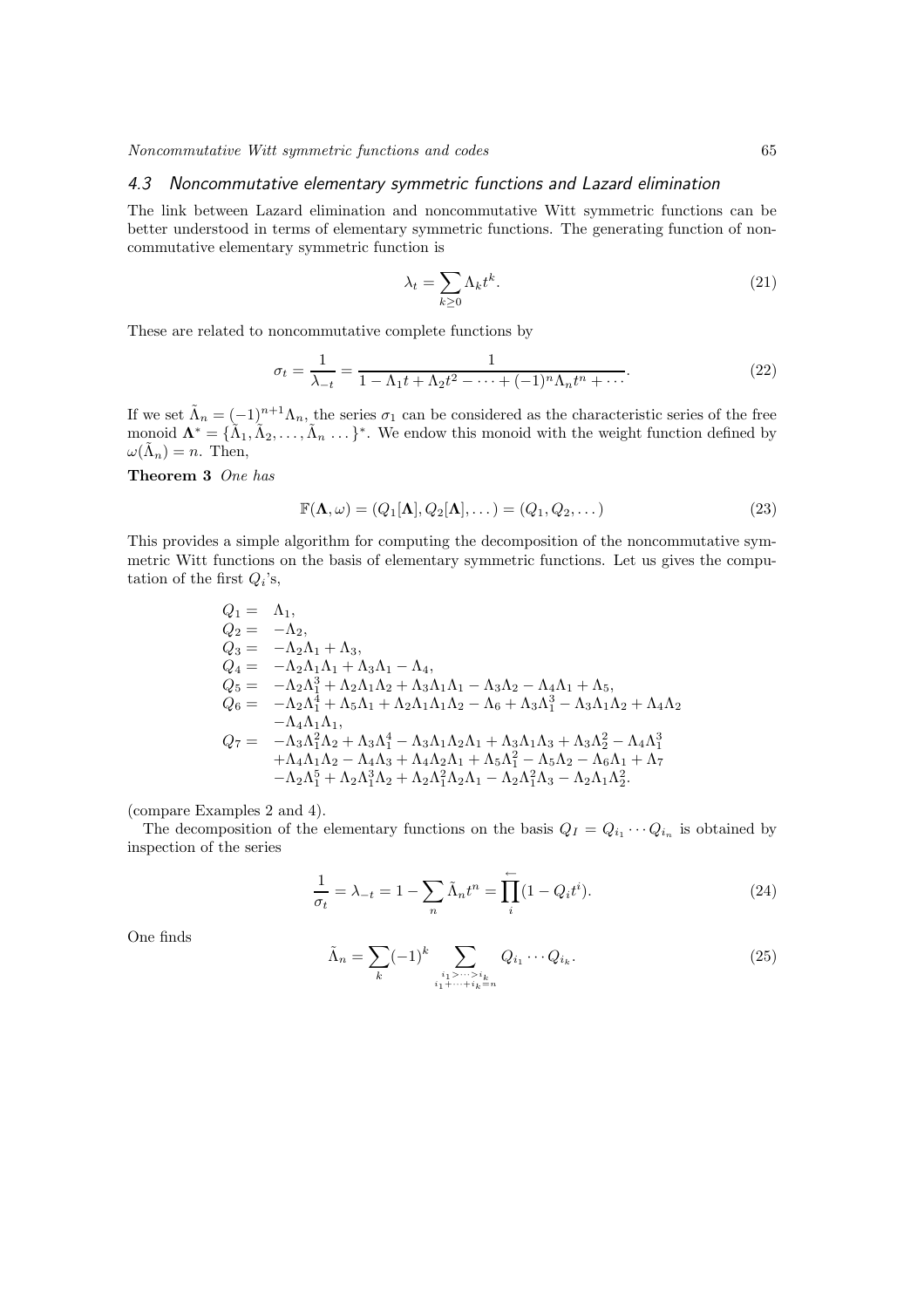# 5 Examples involving Gaudier's ∗-multinomials

#### 5.1 Gaudier's ∗ multinomials

Classical (commutative) Witt vectors give rise to examples involving interesting integer sequences. Let us recall for example the construction of ∗-multinomial coefficients and ∗-factorials given by Gaudier in [6]. If R is a  $\mathbb Q$ -algebra, there is a commutative diagram

$$
W(R) \xrightarrow{e} \Lambda(R) = 1 + tR[[t]]
$$
  
\n
$$
w \downarrow \qquad \qquad \downarrow \partial
$$
  
\n
$$
R^{\mathbb{N}^*} \xrightarrow{t} R[[t]]
$$

where

$$
\partial = \frac{d}{dt} \ln,
$$
  
\n
$$
l(c_1, \dots, c_n, \dots) = \sum_{n \ge 1} c_n t^{n-1},
$$
  
\n
$$
w = (w_1, \dots, w_n, \dots),
$$
  
\n
$$
e(a_1, \dots, a_n, \dots) = \prod_{n=1}^{\infty} \frac{1}{1 - a_n t^n}.
$$

These maps are all isomorphisms. Let  $i_1, i_2, \ldots, i_k$  be k positive integers and  $n = i_1 + \cdots + i_k$ . In [6] Gaudier has defined the \*-multinomial coefficient  $*\binom{n}{i_1,\dots,i_k} \in W(\mathbb{Q})$  as the Witt vector such that  $w_p = \begin{pmatrix} np \\ pi_1,...,pi_k \end{pmatrix}$ . In the same paper, he has defined the ∗-factorial \*n!/n! by  $w_p(*n!/n!)$  $\frac{1}{n!}$  $\frac{(pn)!}{p!^n}$ . In particular, he has computed  $e(*2!/2!) = e(\frac{1}{2} * {\binom{2}{1}})$  in closed form and related it to the Catalan numbers

$$
e(*2!/2!) = \left(\frac{1+\sqrt{1-4t}}{2}\right)^{-1}.
$$
 (26)

This raised the question whether it was possible to find similar expressions for other ∗-factorials and ∗-multinomials, and to give combinatorial interpretations.

#### 5.2 Non-commutative analogues of  $\frac{1}{n} * \binom{n}{1}$  $\binom{n}{1}$

Consider the Dyck code of example 3. The free monoid  $D^*$  is a submonoid of  $\{aa, ab, bb\}^*$ , graded by  $\rho(aa) = \rho(bb) = \rho(ab) = 1$ . Under the *D*-specialization,

$$
\Lambda_n = (-1)^{n+1} \sum_{\substack{w \in D \\ \rho(w) = n}} w.
$$
\n
$$
(27)
$$

Recall that the noncommutative power sums of the second kind  $\Phi_n$  are defined by

$$
\sum_{n\geq 1} \Phi_n \frac{t^n}{n} = \log \sigma_t \,. \tag{28}
$$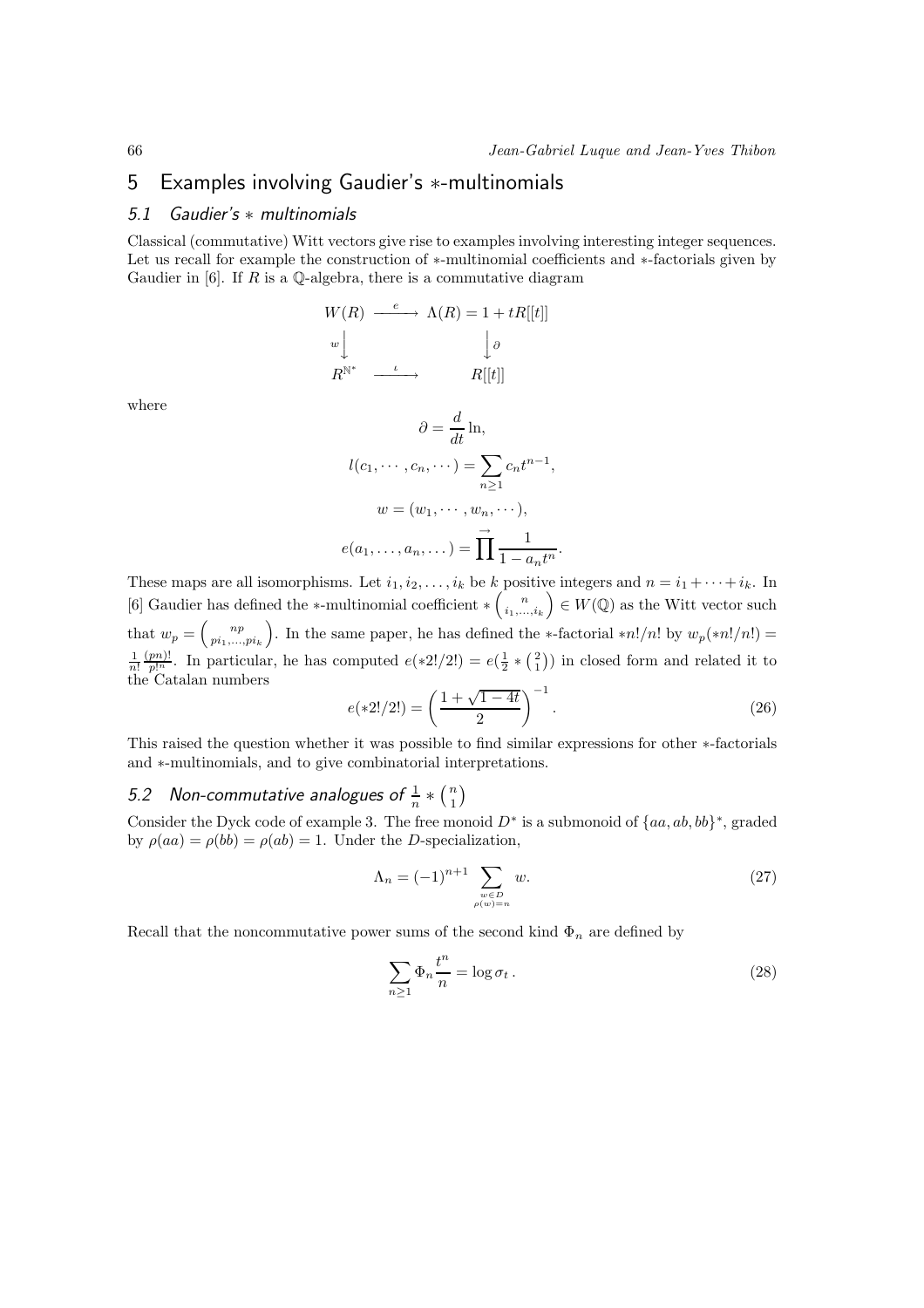If one interprets Dyck words as binary trees, the  $\Phi_n$  can be regarded as sums over forests

$$
\Phi_n = n \sum_{k} \frac{1}{k} \sum_{\substack{w_1, \dots, w_k \in D \\ \rho(w_1) + \dots + \rho(w_k) = n}} w_1 \dots w_k.
$$
 (29)

**Example 5** The first values of  $\Phi_n$  are

 $\Phi_1 = ab$ ,

 $\Phi_2 = 2aab + ab(ab,$ 

 $\Phi_3 = 3aaabbb + 3aababb + \frac{3}{2}aabbab \cdot ab + \frac{3}{2}ab.aabb + ab.ab.ab,$ 

 $\Phi_4 = 4aaaabbbb+4aaaababbb+4aabaabbab+4aaababbb$  $+2aaabbb(ab+2abaabbab+2ab.aaabbb+2ab.aababb+\frac{4}{3}aabbaabab$  $+\frac{4}{3}ab.aabb(ab + \frac{4}{3}ab.ab.aabb + ab.ab.ab.ab.$ 

See Example 3 for the first values of  $Q_n$ .

Setting  $\pi(w) = 1$  for all words w, one has

$$
\pi(\Phi_n) = w_n(\frac{1}{2!} * 2!) = w_n(\frac{1}{2} * {\binom{2}{1}}),\tag{30}
$$

and one recovers (26).

More generally, for  $*\frac{1}{n}$   $\binom{n}{1}$ , an easy application of the Lagrange inversion formula gives that

$$
e\left(\frac{1}{n} * {n \choose 1}\right) = \sum_{k \ge 0} \frac{{nk \choose k}}{(n-1)k+1} t^k,
$$
\n(31)

is also the generating series of *n*-ary trees. Consider the free monoid  $F_n = T_n^*$  over the alphabet  $T_n = \{a_t\}$  whose letters are labelled by n-ary trees and weighted by  $\rho(a_t) = E(t)/n$ , where  $E(t)$  is the number of edges of **t**. Instead of specializing  $\Lambda_k$  as in the case  $n = 2$ , we set  $S_k = \sum_{\rho(\mathbf{t})=k} a_{\mathbf{t}}$ . Then, we obtain

$$
\Phi_k = k \sum_p \frac{(-1)^{p+1}}{p} \sum_{\substack{\mathbf{t}_1, \dots, \mathbf{t}_p \\ \rho(\mathbf{t}_1) + \dots + \rho(\mathbf{t}_p) = k}} a_{\mathbf{t}_1} \cdots a_{\mathbf{t}_p}.
$$
 (32)

Again, applying the morphism  $\pi(w) = 1$ , we obtain

$$
\pi(\Phi_k) = w_k(\frac{1}{n} * \binom{n}{1}),\tag{33}
$$

that is, we recover (31). Remark that this implies the identity

$$
\sum_{p} \frac{(-1)^{p+1}}{p} \sum_{i_1 + \dots + i_p = k} \prod_{m} \frac{{\binom{n i_m}{i_m}}}{(n-1)i_m + 1} = \frac{1}{nk} {\binom{nk}{k}}.
$$
 (34)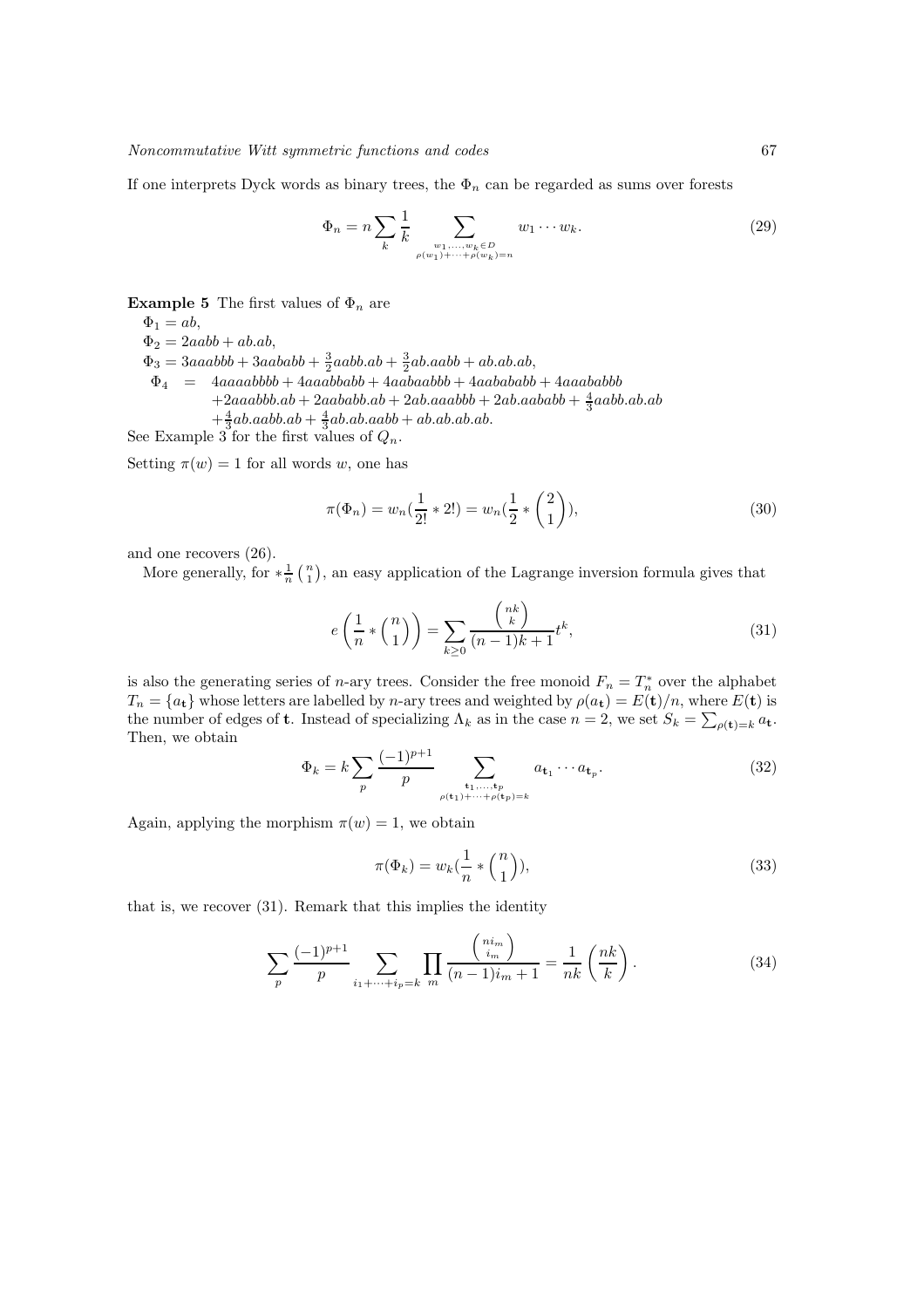#### 5.3 Combinatorial interpretations of some ∗-binomial coefficients

Remark that, as in section 5.2, the specialization  $S_k = \sum_{\rho(\mathbf{t})=k+1} a_{\mathbf{t}}$  gives a non-commutative analogue of

$$
e(*)\binom{n}{1}(z) = \sum_{k=1}^{\infty} \frac{\binom{nk}{k}}{(n-1)k+1} t^{k-1} = \frac{e(\frac{1}{n} * \binom{n}{1}) - 1}{z}.
$$
 (35)

This last equality can be generalized as follows.

**Proposition 5.1** Let  $p \ge 1$  and  $\omega = e^{2i\pi/p}$ .

$$
e(*\binom{np}{p}) = \frac{-1}{z} \prod_{k=0}^{p-1} \left(1 - e(\frac{1}{n} * \binom{n}{1})\right) (\omega^k z^{\frac{1}{p}}))
$$
(36)

$$
= \prod_{k=0}^{p-1} e\left(\ast \binom{n}{1}\right) (\omega^k z^{\frac{1}{p}}). \tag{37}
$$

**Proof:** We first prove  $(37)$ , by computing

$$
\ln\left(\prod_{k=0}^{p-1} e\left(\ast {n \choose 1}\right) (\omega^k z^{\frac{1}{p}})\right) =
$$
\n
$$
\sum_{k=0}^{p-1} \ln\left(e\left(\ast {n \choose 1}\right) (\omega^k z^{\frac{1}{p}})\right) =
$$
\n
$$
\sum_{k=0}^{p-1} \sum_{j\geq 1} \frac{\binom{jn}{j}}{j} \omega^{jk} z^{\frac{j}{p}} = \sum_{k\geq 1} \frac{\binom{knp}{k^p}}{k} z^k
$$
\n
$$
= \ln(e\left(\ast {n p \choose p}\right).
$$

Next (36) follows from the equality

$$
e\left(\ast \left(\begin{array}{c} np \\ p \end{array}\right)\right) = \prod_{k=0}^{p-1} \frac{e\left(\frac{1}{n} \ast \left(\begin{array}{c} n \\ 1 \end{array}\right)\right) (\omega^k z^{\frac{1}{p}}) - 1}{\omega^k z^{\frac{1}{p}}}.
$$

From [13] (Theorem 1, p.7), the series  $e(*\binom{np}{p})$  is the generating series of the number  $q_m$  of lattice paths from  $(0,0)$  to  $((n-1)pm, pm)$  that never go above the path  $(\uparrow^{(n-1)p} \rightarrow^p)^m$  (lattice paths are represented by words over the alphabet  $F = \{\rightarrow, \uparrow\}$ , where  $\rightarrow$  means the elementary horizontal path  $(1, 0)$  and  $\uparrow$  the elementary vertical path  $(0, 1)$ ).

Example 6 The series

$$
e(*\binom{4}{2})(z) = 1 + 6z + 53z^2 + 554z^3 + 6362z^4 + \cdots
$$
  
= 
$$
e(*\binom{2}{1})(z^{\frac{1}{2}})e(*\binom{2}{1})(-z^{\frac{1}{2}})
$$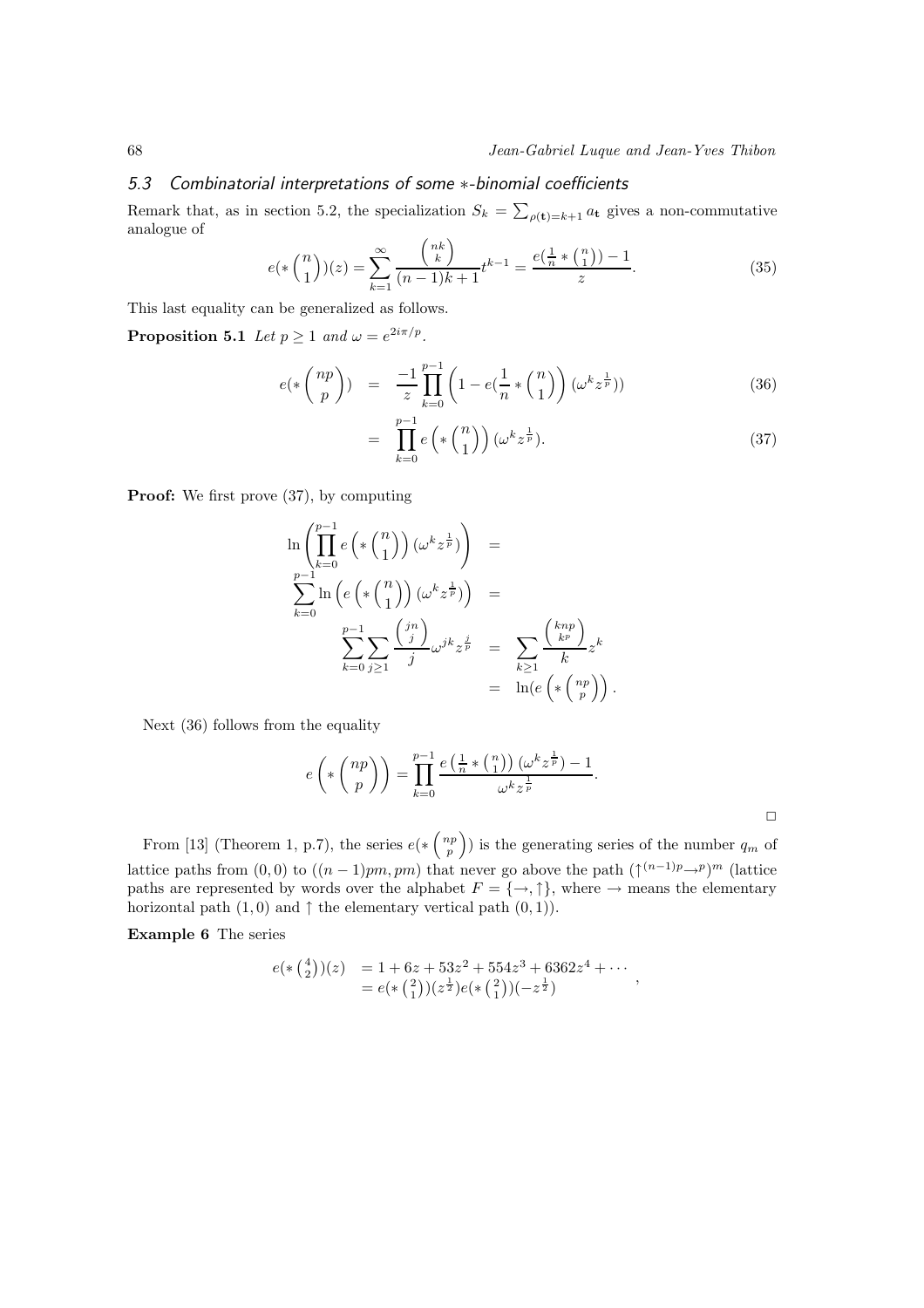is also the generating series of ordered trees on  $2n$  nodes with every subtree at the root having an even number of edges(see Sloane [16] ID number:A066357). See also [1] for another enumeration.

$$
e(*\binom{6}{2})(z) = 1 + 15z + 360z^2 + 10463z^3 + \cdots
$$
  
\n
$$
= e(*\binom{3}{1})(z^{\frac{1}{2}}e(*\binom{3}{1})(-z^{\frac{1}{2}}),
$$
  
\n
$$
e(*\binom{6}{3})(z) = 1 + 20z + 662z^2 + 26780z^3 + \cdots
$$
  
\n
$$
= e(*\binom{2}{1})(z^{\frac{1}{3}}e(*\binom{2}{1})(\exp\{\frac{2i\pi}{3}\}z^{\frac{1}{3}}) \times
$$
  
\n
$$
\times e(*\binom{2}{1})(\exp\{\frac{4i\pi}{3}\}z^{\frac{1}{3}}),
$$
  
\n
$$
e(*\binom{12}{3})(z) = 1 + 220z + 91498z^2 + 47961320z^3 + \cdots
$$
  
\n
$$
= e(*\binom{4}{1})(z^{\frac{1}{3}}e(*\binom{4}{1})(\exp\{\frac{2i\pi}{3}\}z^{\frac{1}{3}}) \times
$$
  
\n
$$
\times e(*\binom{4}{1})(\exp\{\frac{4i\pi}{3}\}z^{\frac{1}{3}}).
$$

One can construct noncommutative analogues of the  $\ast {n \choose p}$  by specializing  $S_m$  to the sum of the words coding the lattice paths from  $(0, 0)$  to  $((n-1)mp, mp)$  that never go above the path  $(\uparrow^{(n-1)p} \rightarrow^p)^m$ .

**Example 7** Let us consider the non-commutative analogue of  $\ast$   $\begin{pmatrix} 2 \\ 1 \end{pmatrix}$ . Under this specialization, the first values of the  $S_n$  are

$$
S_1 = \uparrow \rightarrow + \rightarrow \uparrow,
$$
  
\n
$$
S_2 = \rightarrow^2 \uparrow^2 + (\rightarrow \uparrow)^2 + \rightarrow \uparrow^2 \rightarrow + \uparrow \rightarrow^2 \uparrow + (\uparrow \rightarrow)^2,
$$
  
\n
$$
S_3 = \rightarrow^3 \uparrow^3 + \rightarrow^2 \uparrow \rightarrow \uparrow^2 + \rightarrow^2 \uparrow^2 \rightarrow \uparrow + \rightarrow^2 \uparrow^3 \rightarrow + \rightarrow \uparrow \rightarrow^2 \uparrow^2 + (\rightarrow \uparrow)^3 + (\rightarrow \uparrow)^2 \uparrow \rightarrow + \rightarrow \uparrow^2 \rightarrow^2 \uparrow
$$
  
\n
$$
+ \rightarrow \uparrow^2 \rightarrow \uparrow \rightarrow + \uparrow \rightarrow^3 \uparrow^2 + \uparrow \rightarrow^2 \uparrow \rightarrow \uparrow + \uparrow \rightarrow^2 \uparrow^2 \rightarrow + \uparrow \rightarrow \uparrow \rightarrow^2 \uparrow + (\uparrow \rightarrow)^3,
$$

and the first values of the  $\Lambda_n$  are

$$
\Lambda_1 = \uparrow \to + \to \uparrow,
$$
  
\n
$$
\Lambda_2 = - \to^2 \uparrow^2,
$$
  
\n
$$
\Lambda_3 = \to^2 \uparrow \to \uparrow^2 + \to^3 \uparrow^3.
$$

More generally, from

$$
\Lambda_m = (-1)^{m+1} \sum_{k=1}^m (-1)^k \sum_{i_1 + \dots + i_k = m} S_{i_1} \cdots S_{i_k},
$$

one obtains

$$
\Lambda_m = (-1)^{m+1} \sum_w w,\tag{38}
$$

where the sum is over all lattice paths from  $(0,0)$  to  $((n-1)mp, mp)$  that never go above  $(\uparrow^{(n-1)p} \rightarrow^p)^m$  and which avoid the points  $((n-1)kp, kp)$  for  $0 < k < m$ . Hence,

$$
\Phi_m = m \sum_w \frac{w}{c(w) + 1},\tag{39}
$$

where the sum is over the lattice paths from  $(0,0)$  to  $((n-1)mp,mp)$  below  $(\uparrow^{(n-1)p}\rightarrow^p)^m$ , and  $c(w)$  is the number of points  $((n-1)kp, kp)$  belonging to the path w, with  $0 < k < m$ .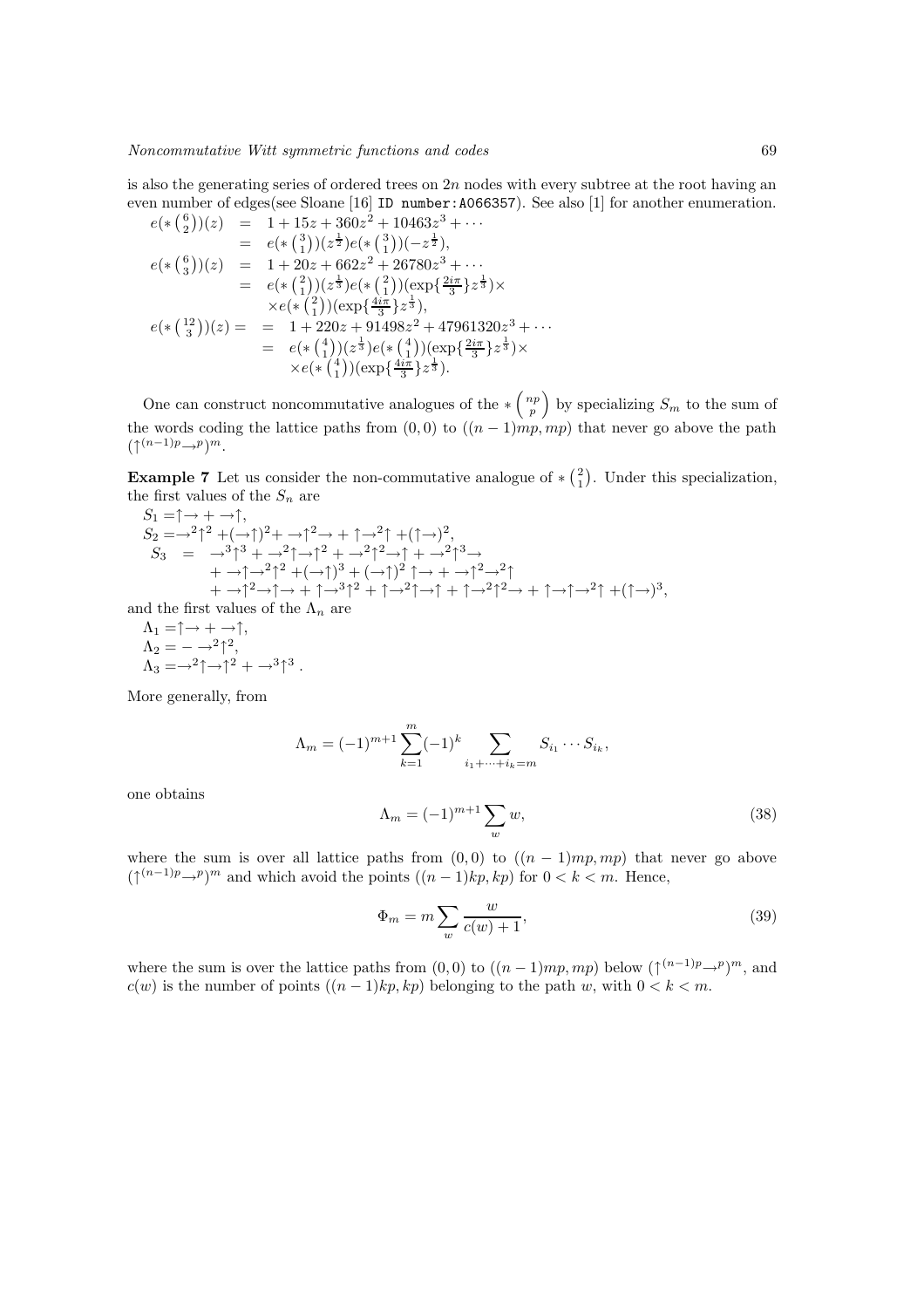**Example 8** Let us consider the noncommutative analogue of  $*(\frac{4}{2})$ . The first values of the  $\Lambda_n$ are

$$
\begin{array}{ll}\n\Lambda_1 = \rightarrow^2 \uparrow^2 + (\rightarrow \uparrow)^2 + \rightarrow \uparrow^2 \rightarrow + \uparrow \rightarrow^2 \uparrow + \uparrow \rightarrow + \uparrow^2 \rightarrow^2, \\
\Lambda_2 = & -(\rightarrow^4 \uparrow^4 + \rightarrow^3 \uparrow \rightarrow \uparrow^3 + \rightarrow^3 \uparrow^2 \rightarrow \uparrow^2 + \rightarrow^3 \uparrow^3 \rightarrow \uparrow + \rightarrow^3 \uparrow^4 \rightarrow \\
& + \rightarrow^2 \uparrow \rightarrow^2 \uparrow^3 + \rightarrow^2 \uparrow (\rightarrow \uparrow)^2 \uparrow + \rightarrow^2 \uparrow \rightarrow \uparrow^2 \rightarrow \uparrow + \rightarrow^2 \uparrow \rightarrow \uparrow^3 \rightarrow \\
& + \rightarrow \uparrow \rightarrow^3 \uparrow^3 + \rightarrow \uparrow \rightarrow^2 \uparrow \rightarrow \uparrow^2 + \rightarrow \uparrow \rightarrow^2 \rightarrow \uparrow + \rightarrow \uparrow \rightarrow^3 \rightarrow \\
& + \uparrow \rightarrow^4 \uparrow^3 + \uparrow \rightarrow^3 \uparrow \rightarrow \uparrow^2 + \uparrow \rightarrow^2 \uparrow^2 \rightarrow \uparrow + \uparrow \rightarrow^2 \uparrow^3 \rightarrow).\n\end{array}
$$

A natural question is whether it is possible to find similar interpretations for other ∗-binomials.

#### 5.4 Shuffle analogues of ∗-multinomials in non commutative Witt vectors

We shall now construct another noncommutative analogue of ∗-multinomials. Let A be an alphabet and  $w_1, \dots, w_k$  be k words of respective lengths  $m_1, \dots, m_k$ . Let  $w = w_1 \cdot w_2 \cdots w_k$  and  $m = m_1 + \cdots + m_k$ . The shuffle  $w_1 \sqcup \cdots \sqcup w_k$  contains  $\binom{m}{m_1,\ldots,m_k}$  terms, and we can denote it by  $\binom{w}{w_1,\ldots,w_k}$  to emphasize this point. Then, we introduce the noncommutative Witt vector analogue

$$
\ast \begin{pmatrix} w \\ w_1, \dots, w_k \end{pmatrix} = (Q_1, Q_2, \dots, Q_n, \dots), \tag{40}
$$

given by the sequence of Witt symmetric functions under the specialization

$$
\Phi_n = w_1^n \sqcup w_2^n \sqcup \cdots \sqcup w_k^n. \tag{41}
$$

**Example 9** If  $w_i = a^{p_i}$ , one has

$$
\begin{aligned}\n\ast \begin{pmatrix} w \\ w_1, \dots, w_k \end{pmatrix} &= \left( w_1 \left( \ast \begin{pmatrix} p_1 + \dots + p_k \\ p_1, \dots, p_k \end{pmatrix} a^{p_1 + \dots + p_k}, \right. \\
\dots, w_n \left( \ast \begin{pmatrix} (p_1 + \dots + p_k) \\ p_1, \dots, p_k \end{pmatrix} a^{n(p_1 + \dots + p_k)}, \dots \right).\n\end{aligned} \tag{42}
$$

Sending a to 1, one recovers ∗-multinomials.

## Acknowledgements

The authors are grateful to Henri Gaudier for fruitful discussions and comments.

This project has been partially supported by EC's IHRP Programme, grant HPRN-CT-2001- 00272, "Algebraic Combinatorics in Europe".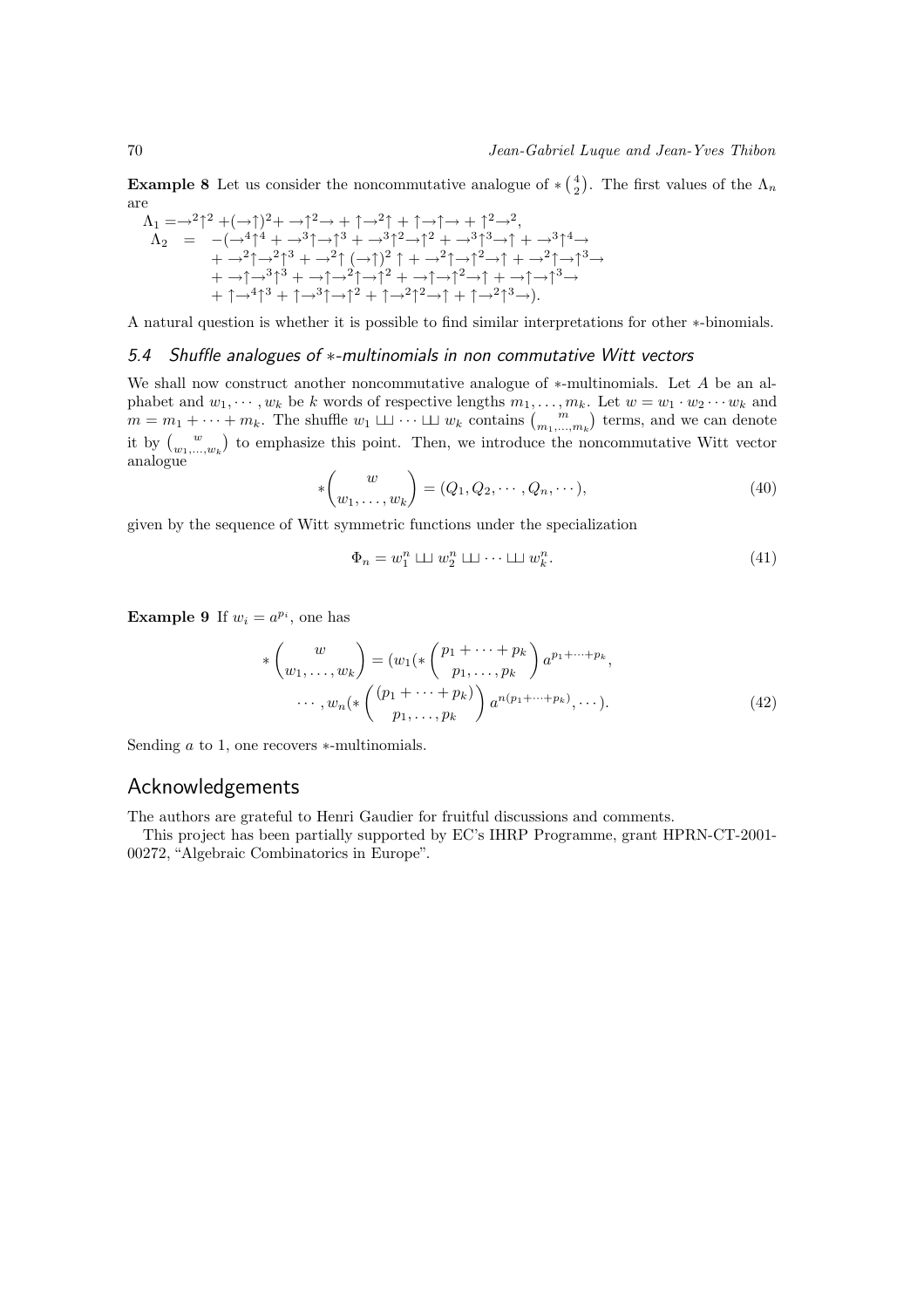#### References

- [1] C. Banderier, D. Merlini, Lattice paths with an infinite set of jumps, Proc. Formal Power Series and Algebraic Combinatorics 2002, The University of Melbourne, Australia.
- [2] F. Bassino, M.-P. B´eal, D. Perrin, Length distributions and regular sequences, in Codes, Systems ans Graphical Models, IMA Volumes in Mathematics and its Applications, Springer-Verlag, p. 415-437, 2001.
- [3] J. Berstel, D. Perrin, Theory of Codes, Academic Press, New-York, 1985.
- [4] P. CARTIER, Groupes formels associés aux anneaux de Witt généralisés, C.R. Acad. Sci. Paris 265 (1967), 49-52.
- [5] J. DIEUDONNÉ, Schur functions and group representations, Astérisque 87-88 (1983), 7-19.
- [6] H. GAUDIER, Relévement des coefficients binômiaux dans les vecteurs de Witt, Séminaire Lotharingien de Combinatoire 16 (1988), 93-108.
- [7] I.M. Gelfand, D. Krob, A. Lascoux, B. Leclerc, V.S. Retakh, J.-Y. Thibon, Noncommutative symmetric functions, Adv. Math. 112 (1995), 218-348.
- [8] M. Hazewinkel, Formal Groups and Applications, Academic Press, New York, 1978.
- [9] S. Lang, Algebra. Addison-Wesley Publishing Co., Inc., Reading, Mass. 1965.
- [10] M. LAZARD, Groupes, anneaux de Lie et problème de Burnside, Istituto Matematico dell'Università di Roma, 1960.
- [11] I.G. MACDONALD, Symmetric functions and Hall polynomials, Oxford Math. Monographs, Oxford, 1979; 2nd ed. 1995.
- [12] N. METROPOLIS, G.-C. ROTA, Witt vectors and the algebra of necklaces, Adv. Math. 50 (1983), 95-125.
- [13] A. DE MIER, M. NOY, A solution to the tennis ball problem, *Proc. Formal Power Series and* Algebraic Combinatoricsi 2004, University of British Columbia (Vancouver B.C., Canada).
- [14] C. REUTENAUER, On symmetric functions related to Witt vectors and the free Lie algebra, Adv. Math. 110 (1995), 234-246.
- [15] C. REUTENAUER, Free Lie Algebras. Clarendon Press, Oxford, 1993.
- [16] N. J. A. Sloane, The On-Line Encyclopedia of Integer Sequences, http://www.research.att.com/<sup>∼</sup>njas/sequences/
- [17] T. SCHARF, J.-Y. THIBON, On Witt vectors and symmetric functions, *Algebra Colloq.* 3 (1996), 231–238.
- [18] G. VIENNOT, Algèbres de Lie libres et monoïdes libres, Thèse de Doctorat d'Etat, Université Paris VII, 1974.